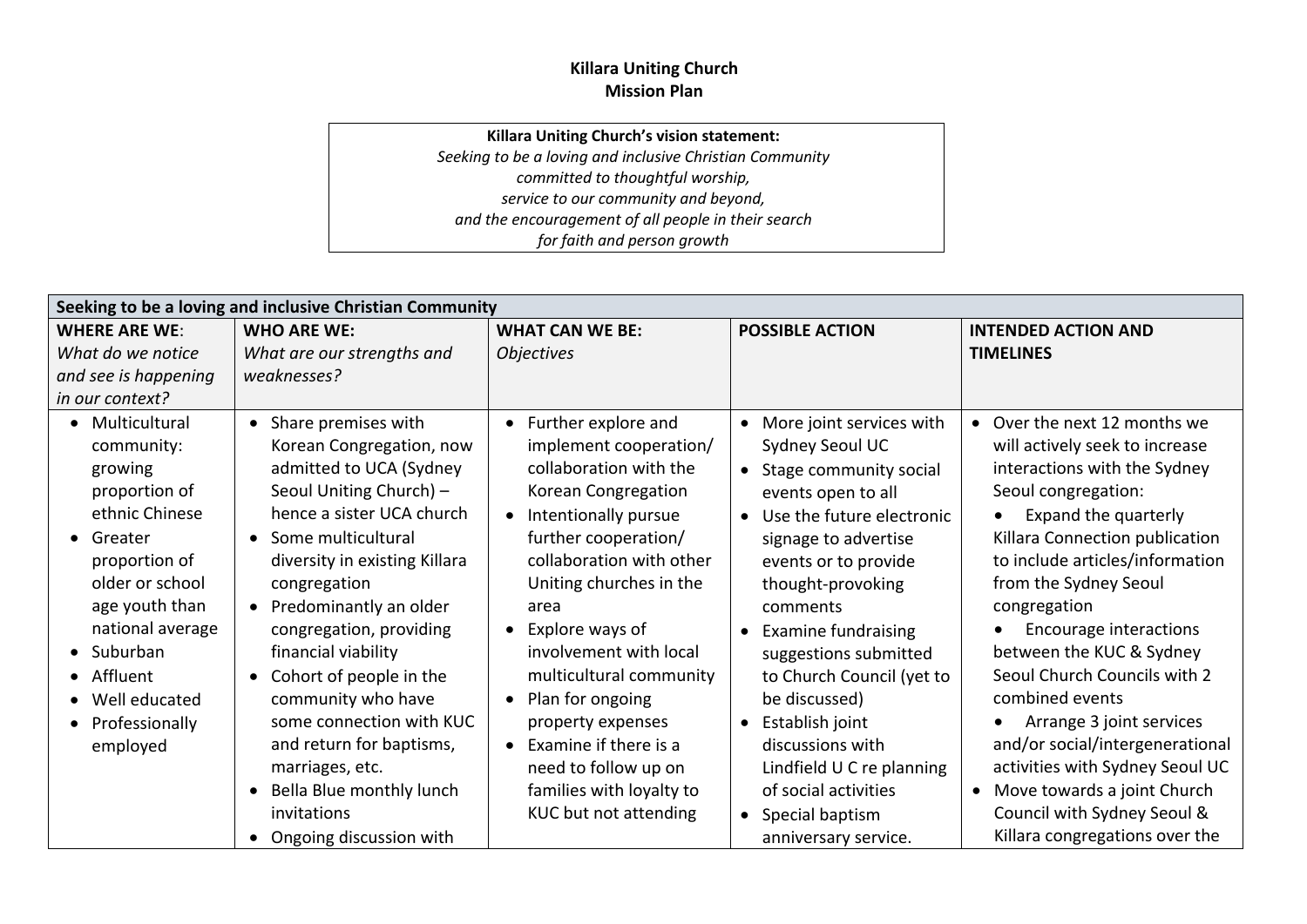| Gordon, Pymble and                          | • Continue joint activities | next 3-4 years                   |
|---------------------------------------------|-----------------------------|----------------------------------|
| <b>Lindfield Uniting Churches</b>           | with Uniting Village        |                                  |
| re cooperative activities                   |                             | • Meet with Lindfield Church     |
| Involvement with Lindfield<br>$\bullet$     |                             | Council to explore mutually      |
| 'Open House' program                        |                             | beneficial relationship and      |
| • Some younger families                     |                             | activities over the next 6       |
| • Attractive, well maintained               |                             | months                           |
| premises: active Property                   |                             | • Given the recent merger of     |
| Committee                                   |                             | Gordon and Pymble                |
| Close to public transport<br>$\bullet$      |                             | congregations, KUC will          |
| <b>Regular Sunday services</b><br>$\bullet$ |                             | continue to explore mutually     |
| Some social activities<br>$\bullet$         |                             | beneficial activities with 'The  |
| Strongly support local and<br>$\bullet$     |                             | Village' over the next 1-3 years |
| overseas charities                          |                             |                                  |
| <b>Weaknesses:</b>                          |                             |                                  |
| Because of the<br>$\bullet$                 |                             |                                  |
| preponderance of older                      |                             |                                  |
| members, it may be                          |                             |                                  |
| expected that the number                    |                             |                                  |
| of active members will                      |                             |                                  |
| diminish over the next ten                  |                             |                                  |
| years. Affects financial                    |                             |                                  |
| support                                     |                             |                                  |
| Buildings require regular<br>$\bullet$      |                             |                                  |
| repair and maintenance                      |                             |                                  |
| and requisite expenditure                   |                             |                                  |
| <b>Strengths:</b>                           |                             |                                  |
| • Average 9 new people per                  |                             |                                  |
| year (over the last 5 years)                |                             |                                  |
|                                             |                             |                                  |
|                                             |                             |                                  |
|                                             |                             |                                  |
|                                             |                             |                                  |
|                                             |                             |                                  |
|                                             |                             |                                  |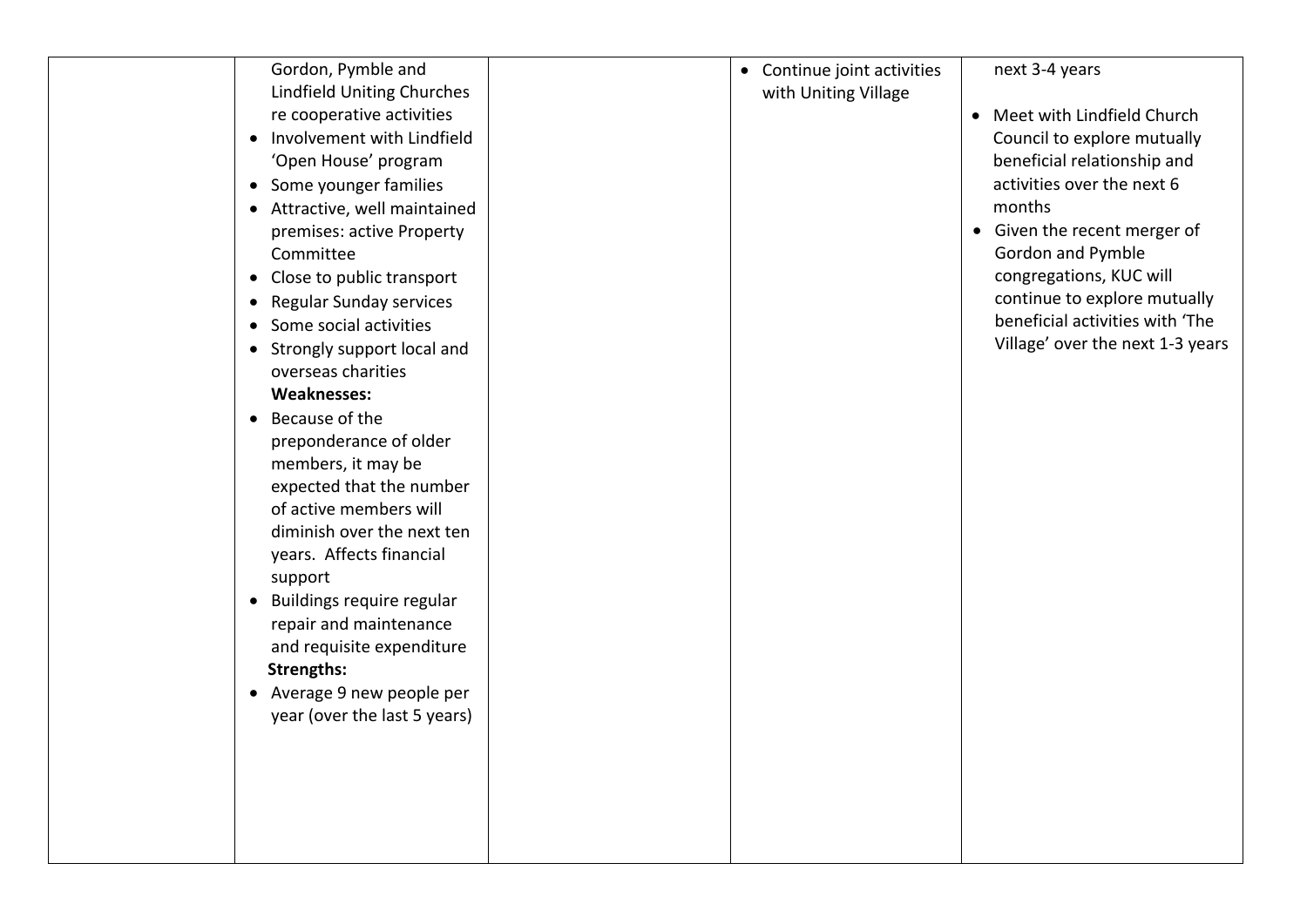| <b>Committed to thoughtful worship</b>                                                                                                                |                                                                                                                                                                                                                                                                                                                                                                                                                                                                                                                        |                                                                                                                                                                                                                                                                                                                                                          |                                                                                                                                                                                                                                                                                                                                                                                                                                                    |                                                                                                                                                                                                                                                                                                                                                                                    |  |
|-------------------------------------------------------------------------------------------------------------------------------------------------------|------------------------------------------------------------------------------------------------------------------------------------------------------------------------------------------------------------------------------------------------------------------------------------------------------------------------------------------------------------------------------------------------------------------------------------------------------------------------------------------------------------------------|----------------------------------------------------------------------------------------------------------------------------------------------------------------------------------------------------------------------------------------------------------------------------------------------------------------------------------------------------------|----------------------------------------------------------------------------------------------------------------------------------------------------------------------------------------------------------------------------------------------------------------------------------------------------------------------------------------------------------------------------------------------------------------------------------------------------|------------------------------------------------------------------------------------------------------------------------------------------------------------------------------------------------------------------------------------------------------------------------------------------------------------------------------------------------------------------------------------|--|
| <b>WHERE ARE WE:</b><br>What do we notice                                                                                                             | <b>WHO ARE WE:</b><br>What are our strengths and                                                                                                                                                                                                                                                                                                                                                                                                                                                                       | <b>WHAT CAN WE BE:</b><br><b>Objectives</b>                                                                                                                                                                                                                                                                                                              | <b>POSSIBLE ACTION</b>                                                                                                                                                                                                                                                                                                                                                                                                                             | <b>INTENDED ACTION</b>                                                                                                                                                                                                                                                                                                                                                             |  |
| and see is happening                                                                                                                                  | weaknesses?                                                                                                                                                                                                                                                                                                                                                                                                                                                                                                            |                                                                                                                                                                                                                                                                                                                                                          |                                                                                                                                                                                                                                                                                                                                                                                                                                                    |                                                                                                                                                                                                                                                                                                                                                                                    |  |
| in our context?                                                                                                                                       |                                                                                                                                                                                                                                                                                                                                                                                                                                                                                                                        |                                                                                                                                                                                                                                                                                                                                                          |                                                                                                                                                                                                                                                                                                                                                                                                                                                    |                                                                                                                                                                                                                                                                                                                                                                                    |  |
| • Busy people<br>questioning the<br>relevance of<br>church/faith/God<br>in their lives<br>Some seeking<br>$\bullet$<br>social contact or<br>community | • Morning worship<br>incorporating visual images<br>and printed liturgies<br>• Participation of<br>congregation members in<br>service: Bible reading and<br>prayer<br>• Family services 6 times per<br>year<br>Kids' talk included in each<br>weekly service<br><b>Small Worship Committee</b><br>$\bullet$<br>Special Anzac service<br>$\bullet$<br>• Visiting musicians to<br>enhance worship<br>Kids' Church as-required;<br>monthly youth Bible study<br>Pulpit exchange with<br>$\bullet$<br>Gordon and Pymble UC | <b>Expand Worship</b><br>$\bullet$<br>Committee to work with<br>Minister on creative<br>worship services<br>Intentionally recognise<br>people from CALD<br>background when<br>planning services<br>• Provide sermons online<br>and/or in print form for<br>'shut-ins'<br>Continue<br>collaboration/pulpit<br>exchange with other<br>churches in locality | • Occasionally say the<br>Lord's Prayer in another<br>language<br>Have occasional services<br>$\bullet$<br>where music and song<br>predominates<br>• Widely promote other<br>events in locality to<br>enhance spiritual growth<br>or other opportunities<br>for fellowship e.g.<br>Roseville-Lindfield-Killara<br>services for Lent and<br>Advent, World Day of<br>Prayer, Youth<br>Fellowships at Roseville<br>and Turramurra Uniting<br>Churches | • Promote and increase<br>involvement with the Worship<br>Committee to work with the<br>Minister to provide input for<br>special services, such as<br>creative and multicultural<br>worship services over the next<br>12 months<br>• Explore and expand website<br>services and access over the<br>next 6 months eg. provide<br>sermons online and/or print<br>form for 'shut-ins' |  |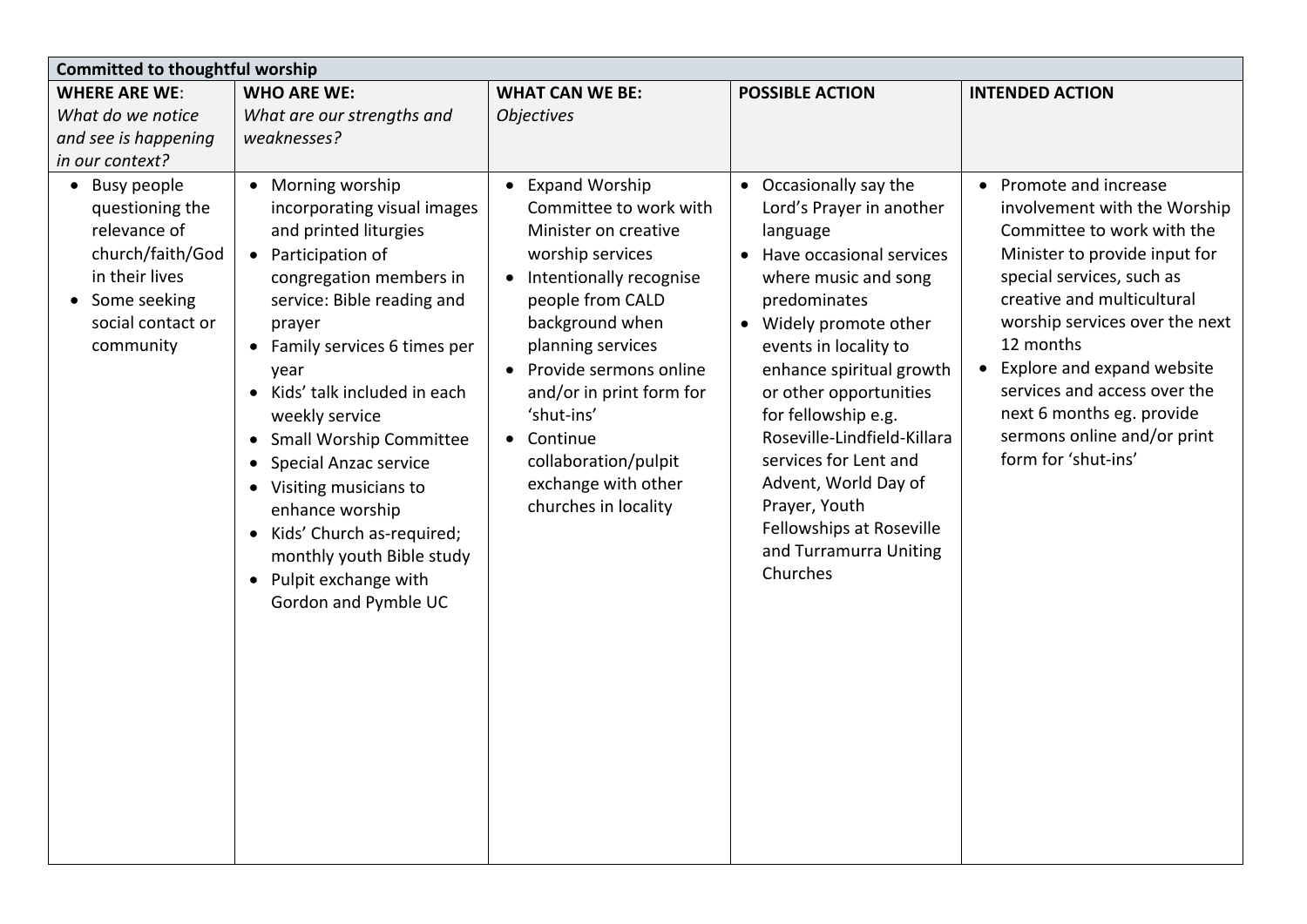| Service to our community and beyond                                                                                                                                                                                                                                                                                                                                 |                                                                                                                                                                                                                                                                                                                                                                                                                                                                                                                                                                                                                                                                                                                                                                                                             |                                                                                                                                                                                                    |                                                                                                                                                                                                                                                                                                                                                                                                                                                                                                                                                                                                                                                 |                                                                                                                                                                                                                                                                                                                                                                                                                                                                                                                                                                                                                                                                       |  |
|---------------------------------------------------------------------------------------------------------------------------------------------------------------------------------------------------------------------------------------------------------------------------------------------------------------------------------------------------------------------|-------------------------------------------------------------------------------------------------------------------------------------------------------------------------------------------------------------------------------------------------------------------------------------------------------------------------------------------------------------------------------------------------------------------------------------------------------------------------------------------------------------------------------------------------------------------------------------------------------------------------------------------------------------------------------------------------------------------------------------------------------------------------------------------------------------|----------------------------------------------------------------------------------------------------------------------------------------------------------------------------------------------------|-------------------------------------------------------------------------------------------------------------------------------------------------------------------------------------------------------------------------------------------------------------------------------------------------------------------------------------------------------------------------------------------------------------------------------------------------------------------------------------------------------------------------------------------------------------------------------------------------------------------------------------------------|-----------------------------------------------------------------------------------------------------------------------------------------------------------------------------------------------------------------------------------------------------------------------------------------------------------------------------------------------------------------------------------------------------------------------------------------------------------------------------------------------------------------------------------------------------------------------------------------------------------------------------------------------------------------------|--|
| <b>WHERE ARE WE:</b>                                                                                                                                                                                                                                                                                                                                                | <b>WHO ARE WE:</b>                                                                                                                                                                                                                                                                                                                                                                                                                                                                                                                                                                                                                                                                                                                                                                                          | <b>WHAT CAN WE BE:</b>                                                                                                                                                                             | <b>POSSIBLE ACTION</b>                                                                                                                                                                                                                                                                                                                                                                                                                                                                                                                                                                                                                          | <b>INTENDED ACTION</b>                                                                                                                                                                                                                                                                                                                                                                                                                                                                                                                                                                                                                                                |  |
| What do we notice                                                                                                                                                                                                                                                                                                                                                   | What are our strengths and                                                                                                                                                                                                                                                                                                                                                                                                                                                                                                                                                                                                                                                                                                                                                                                  | <b>Objectives</b>                                                                                                                                                                                  |                                                                                                                                                                                                                                                                                                                                                                                                                                                                                                                                                                                                                                                 |                                                                                                                                                                                                                                                                                                                                                                                                                                                                                                                                                                                                                                                                       |  |
| and see is happening                                                                                                                                                                                                                                                                                                                                                | weaknesses?                                                                                                                                                                                                                                                                                                                                                                                                                                                                                                                                                                                                                                                                                                                                                                                                 |                                                                                                                                                                                                    |                                                                                                                                                                                                                                                                                                                                                                                                                                                                                                                                                                                                                                                 |                                                                                                                                                                                                                                                                                                                                                                                                                                                                                                                                                                                                                                                                       |  |
| in our context?                                                                                                                                                                                                                                                                                                                                                     |                                                                                                                                                                                                                                                                                                                                                                                                                                                                                                                                                                                                                                                                                                                                                                                                             |                                                                                                                                                                                                    |                                                                                                                                                                                                                                                                                                                                                                                                                                                                                                                                                                                                                                                 |                                                                                                                                                                                                                                                                                                                                                                                                                                                                                                                                                                                                                                                                       |  |
| • Families in stress<br>- time poor,<br>financial stress<br>(large mortgages)<br>emotional/relatio<br>nship tension<br>$\bullet$ Social isolation -<br>high security<br>fences, older<br>people in units,<br>people from<br><b>CALD</b><br>backgrounds<br>• The wider<br>community $-$<br>drought, famine<br>and refugees,<br>needs in<br>Australia and<br>overseas | • Strong support of Lindara<br>program (to counter<br>homelessness) and<br>fundraising markets<br>• Wide variety of charities<br>supported or promoted,<br>including Lent Event,<br>Christmas Bowl, SDN<br>Aboriginal Early Childhood<br>Scholarship Scheme,<br><b>Biggest Morning Tea</b><br><b>Cancer Council Fundraiser</b><br>Food collections each<br>$\bullet$<br>month (Communion<br>Sunday) distributed on a<br>rotating basis to five<br>missional/community<br>service organisations<br>An active Dementia<br>Support Group which has<br>already had one public<br>meeting and is planning<br>further<br>A member of Killara<br><b>District Christian Education</b><br>Association - providing<br>Scripture to Killara High<br>School<br>Monthly chapel services at<br>Lourdes Retirement Village | • Open in-house social<br>events to community<br>where possible<br>• Continue to invite guest<br>speakers from charities<br>• Promote the charities<br>more widely within the<br>church and beyond | • Advertise Killara U.C.<br><b>Book Club and Wrap</b><br>with Love sessions on<br>community noticeboards<br>in libraries<br>• In conjunction with<br>Lindfield U.C. make the<br>work of Lindara known<br>more widely by<br>brochures left in libraries<br>Create community<br>events in our Church Hall<br>- celebrate some<br>community event -<br>Soccer World Cup,<br>Chinese New Year-<br>anything. Free food<br>• Community engagement<br>proposals currently<br>before Church Council,<br>e.g. Community Garden,<br>Farmers' Market, hire<br>facilities to music<br>teachers, engagement<br>with local schools in<br>musical performances | • Explore and monitor the<br>support capabilities of the<br>Dementia group in the<br>community beyond KUC over<br>the next 5 years<br>• Organise 2 public<br>events/meetings over the next<br>12 months to engage<br>community members on<br>conscience issues/issues of<br>concern<br>• Consider community<br>engagement proposals<br>currently before Church<br>Council<br>• Promote a closer identification<br>among KUC members with<br>Lourdes Retirement Village<br>ministry and pastoral care<br>outreach over the next 12<br>months<br>• Reactivate KUC prayer ministry<br>using available technology eg.<br>telephone, emails, SMS over<br>the next 3 months |  |